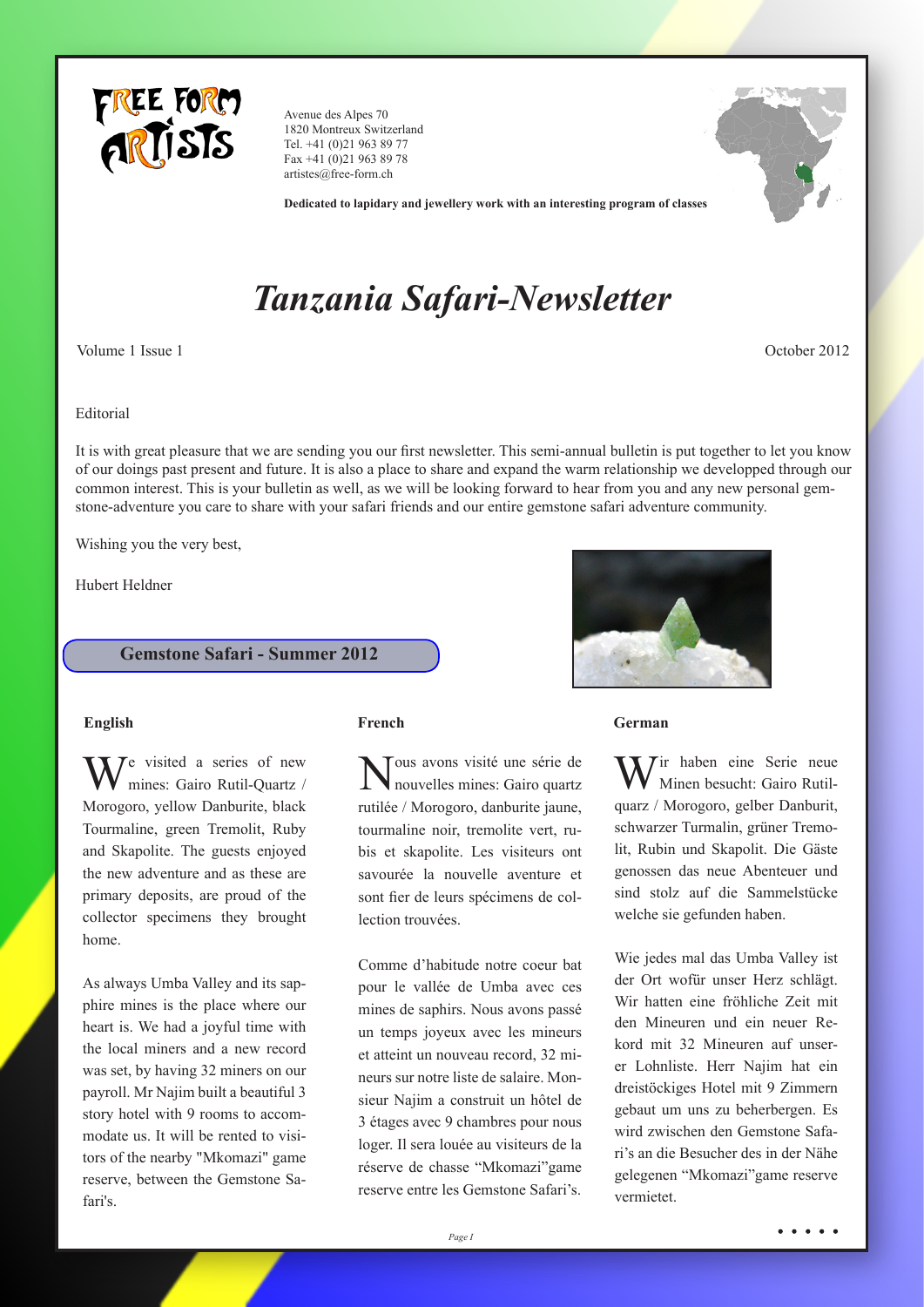New on the program was Lake Manyara and its Emerald and Alexandrite mines. We visited the Tanzanite-One sorting plant, where we received a complete behind the scenes tour. We followed a truckload of Tanzanite ore trough the complete separation process until the sorting house where the gems are sorted by size and colour and then prepared for the sight holders. Also the door to the faceting workshop was open for our group.

We visited 3 mining teams in Merelani and were allowed to search the mine dump of one team. We where so successful, I could hardly move my guest out of the place. The reason for the unusual success was, we had the necessary tools and also very experienced crystal hunters, who shared their valuable knowhow freely. We had a joyful time and I am grateful for the generous and high spirit of this July team.

### *English French German*

Nouveau était aussi la visite de Lake Manyara et ses mines d'émeraude et alexandrite. A Merelani Tanzanite-One nous a offert un tour complet derrière la scène. Nous avons suivie du point d'arrivé du minerai, la procédure de séparation complet jusqu'au tri final dans le "sorting house", ou le lot est preparée pour le "sight holders". Après la vente le lot de tanzanite passe à l'atelier de lapidaire. Ces portes était également ouvert pour nous.

A la mines de Merelani on a visité 3 équipes de mineurs et on pouvait ramasser tous ce qu'on trouvée sur leur "mine dump". On avait beaucoup de succès, difficile de partir. La raison était que nous avions les outils nécessaires et des cristallièrs expérimente qui partageait leur savoir faire généreusement. On avait passé une journée agréable et je suis plein de reconnaissance pour le "high spirit" de l'équipe de juillet.



Neu im Programm war Lake Manyara mit seinen Smaragd und Alexandrit Minen. Wir besuchten die Sortieranlage von Tanzanite-One, wo wir eine komplette Führung erhielten. Wir folgten einer Ladung Tanzanit-Graphit durch den gesamten Sortierprozess bis zum "sorting house" wo schlussendlich von Hand nach Farbe und Grösse lots gebildet wurden für die "sight holders". Nach dem Verkauf werden diese Lot's in der Schleifwerkstätte geschliffen. Auch diese Türe war offen für uns.

In Merelani besuchten wir 3 mining Teams und durften den "mine dump" eines Teams absuchen. Wir waren erfolgreich und es war schwierig den Ort zu verlassen. Der Grund wir hatten diesmal entsprechendes Werkzeug dabei und auch erfahrene Strahler, welche ihr Wissen grosszügig teilten. Wir genossen den Tag und ich bin glücklich über den "high spirit" des Juli Teams.

# **Gemstone Safari - Winter 2013**

**Tinter January 2nd - 19th 2013** we will re-visit Umba and the new mining locations near Lake Manyara. With the goal to build a mutual and respectful collaboration with the miners and mine owners.

Summer dates are set at July 3rd - 20th 2013. The program is not fixed yet. Your propositions are welcome.

Fiver 2 au 19 janvier 2013. Nous **L**allons revisiter le Umba valley et les mines de Lake Manyara. Avec pour but de construire une collaboration respectueux avec les mineurs et les propriétaires des divers mines.

Été 3 au 20 Juillet 2013. Le program n'est pas encore arrêté. Vos proposition sont les bienvenues.

### $\diamond\!\!\!\triangle \!\!\!\diamond\!\!\!\triangle\!\!\!\triangle\!\!\!\triangle$

### *English French German*

**W** inter 2. - 19. Januar 2013. Wir werden Umba und die neuen Minen bei Lake Manyara erneut besuchen. Mit dem Ziel eine gegenseitige, respektvolle Zusammenarbeit mit den Mineuren und den Minenbesitzern aufzubauen.

Sommer 3. - 20. Juli 2013. Das Programm ist noch nicht festgelegt. Eure Vorschläge sind willkommen.

### **Gemstone Safari - Community News**

*This is your forum. Send us your gemstone-related news, share it with our readership in the next newsletter issue: artistes@freeform.ch*

### *English French German*

Takara Matemu, the geologist with whom I have realized our dream of the Gemstone Safari is recovering very positively from the stroke he suffered in February 2011. At that time completely paralized and not able to speak a word, he was reduced to smile as his sole way of communication.

Nakara Matemu, le géologue avec le quel j'ai réalisé le rêve de la Gemstone Safari est en réconvalescence de l'attaque cérébrale qu'il avait souffert en février 2011. A ce moment il était complètement paralysé, sans possibilité d'articuler un seul mot, réduit a un sourire comme seule possibilité de communiquer.

Takara Matemu, der Geologe mit welchem ich den Traum der Gemstone Safari realisiert habe, erholt sich positiv vom Hirnschlag, welchen er im Februar 2011 erlitten hat. Damals komplett gelähmt, ohne ein Wort formulieren zu können, war er reduziert auf ein "smile" als sein einziges Kommunikationsmittel